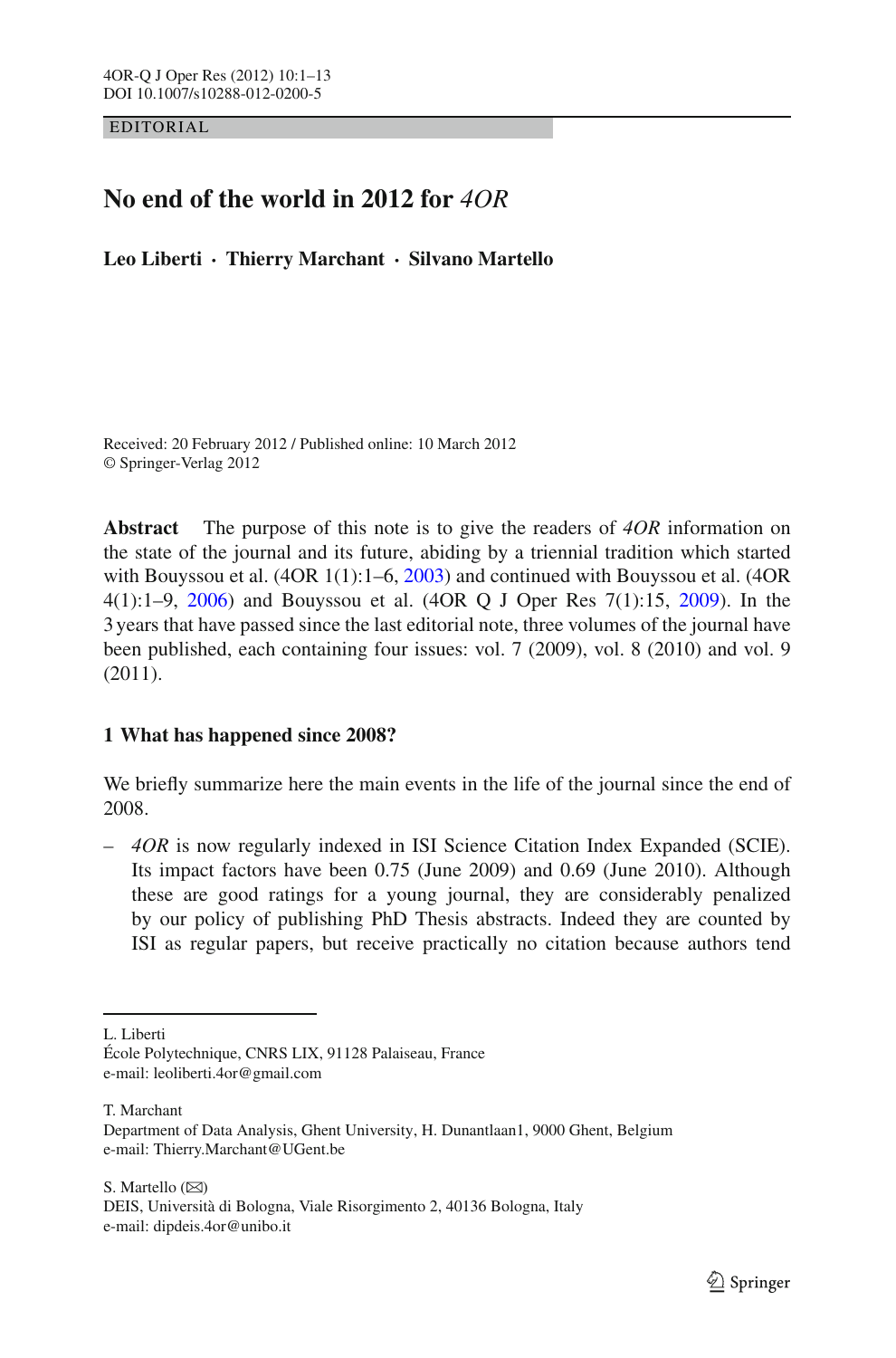to cite the original thesis (even if unpublished). More correctly (in our opinion) Google Scholar credits such citations to the regularly published abstract. The difference can be dramatic: to make an example, the PhD Thesis by Monaci [\(2003](#page-12-0)) has no citation according to ISI, and 34 citations according to Scholar!

- On the one hand PhD Thesis abstracts penalize our impact factor, but on the other hand they are very appreciated by our readers, as shown by the high number of downloads. We contacted ISI, suggesting that they could be classified as sort of *Letters to the Editors*, but the answer was they have all characteristics of a regular paper: they are four pages long, are subdivided into sections, have an author's affiliation, an abstract and a bibliography. We thus decided to try a compromise: they are now limited to a single section of at most two pages, without author's affiliation, abstract and bibliography. With issue 4 of 2011 we have exhausted our backlog of "old style" abstracts (meaning that there will be no effect on the 2012 impact factor), while our hope is that the "new style" ones will not be counted by ISI (although they took no commitment in this sense).
- Since its birth *4OR* adopted an electronic handling of submissions, managing all exchanges between authors, editors-in-chief, area editors, referees and publisher through emails. Starting January 1st 2012, we switched to the Springer electronic submission system [\(https://www.editorialmanager.com/forj/\)](https://www.editorialmanager.com/forj/). The system was adapted to our specific needs, and, so far, it looks quite efficient and user friendly.
- For the first 5 years we have followed a publishing pace of 4 issues of approximately 85 pages per year. Since the backlog of accepted papers was increasing, starting with vol. 6 in 2008, the size of the journal was increased to 100 pages per issue. Starting with vol. 8 in 2010, the size was further increased to 110 pages per issue, an increase of 30% with respect to the beginning.
- The quality of the Invited Surveys that were published in the first six volumes of the journal led to two volumes of the *Annals of Operations Research* republishing (updated versions) of these surveys (see [Bouyssou et al. 2007,](#page-11-3) [2010a\)](#page-11-4).
- During 2009, the journal was managed by Philippe Baptiste, Silvano Martello and Frank Plastria. In 2010, having served for 7 years, Frank Plastria retired as one of the principal editors of the journal and was replaced by Thierry Marchant [\(http://users.ugent.be/~tmarchan/\)](http://users.ugent.be/~tmarchan/). In the same year 2010 Philippe Baptiste was appointed as Director of the CNRS Institute for Information Science and Technology: in consideration of the heavy workload required by his new position, Philippe resigned as principal editor, and was replaced by Leo Liberti [\(http://www.lix.polytechnique.fr/~liberti/\)](http://www.lix.polytechnique.fr/~liberti/). We would like to warmly thank Frank Plastria and Philippe Baptiste for their invaluable contribution to the journal. They now joined Denis Bouyssou as Senior Editors of *4OR*.
- At the beginning of the triennium, a new board of Area Editors was appointed, to better reflect the fields of Operations Research in which we receive many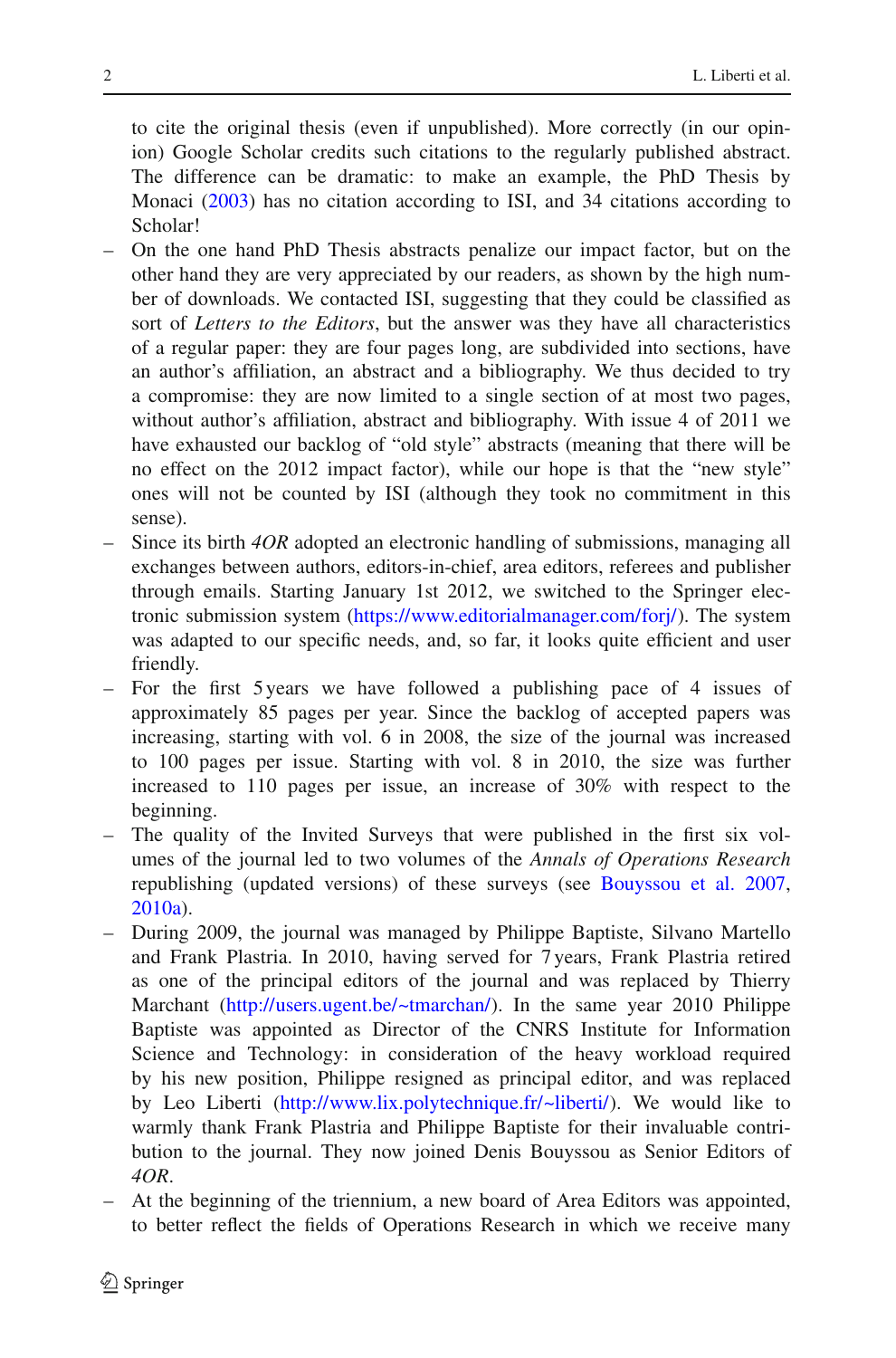<span id="page-2-0"></span>

| Type of papers       | Number of papers | Number of pages | Percentage of pages |
|----------------------|------------------|-----------------|---------------------|
| Editorials           | 2                | 20              | 1.6                 |
| Invited surveys      | 11               | 328             | 25.7                |
| Research papers      | 40               | 685             | 53.7                |
| Industry papers      | $\overline{4}$   | 72              | 5.7                 |
| Education papers     |                  | 18              | 1.4                 |
| PhD thesis abstracts | 38               | 152             | 11.9                |
| Total                | 96               | 1274            | 100.0               |

**Table 1** Types of papers published (2009–2011)

Plus 12 pages of acknowledgements and letters to Editors

submissions. We would like to welcome all Area Editors, and thank them for their effort towards the development of *4OR*.

#### **2 What has been published?**

In addition to editorials like the present one, the journal currently publishes papers in five different sections:

- invited surveys;
- research papers;
- abstracts of PhD thesis;
- industry papers;
- education papers.

All types of papers were indeed published in volumes 7–9. A synthetic view of what was published appears in Table [1.](#page-2-0) We detail below, for each of the sections of the journal, which papers were published and how they were selected.

#### **3 Invited surveys**

In volumes 7–9, we have published 11 invited surveys, one per issue (except for one issue [vol. 4(1)] in which the invited survey was replaced by editorial notes). The average length of these papers was 30 pages (compared to 32 in volumes 1–3 and 39 in volumes 4–6) with a minimum of 18 pages and a maximum of 48 pages. About one fourth of the journal is devoted to these texts. Whereas the room taken up by these surveys decreases the space left for research papers, our belief is that they are appreciated by the OR community (this is confirmed by a high number of downloads). Hence, they tend to be frequently referenced, therefore increasing the visibility of the journal, which should be beneficial to all authors in the long run.

Our policy is to publish surveys written by well-established scholars, presenting the state-of-the-art of relevant Operations Research areas. Papers in this section are solicited by one of the Editors-in-Chief, and are reviewed collectively by all of them. A further priority of ours is that the survey authors should come from a large variety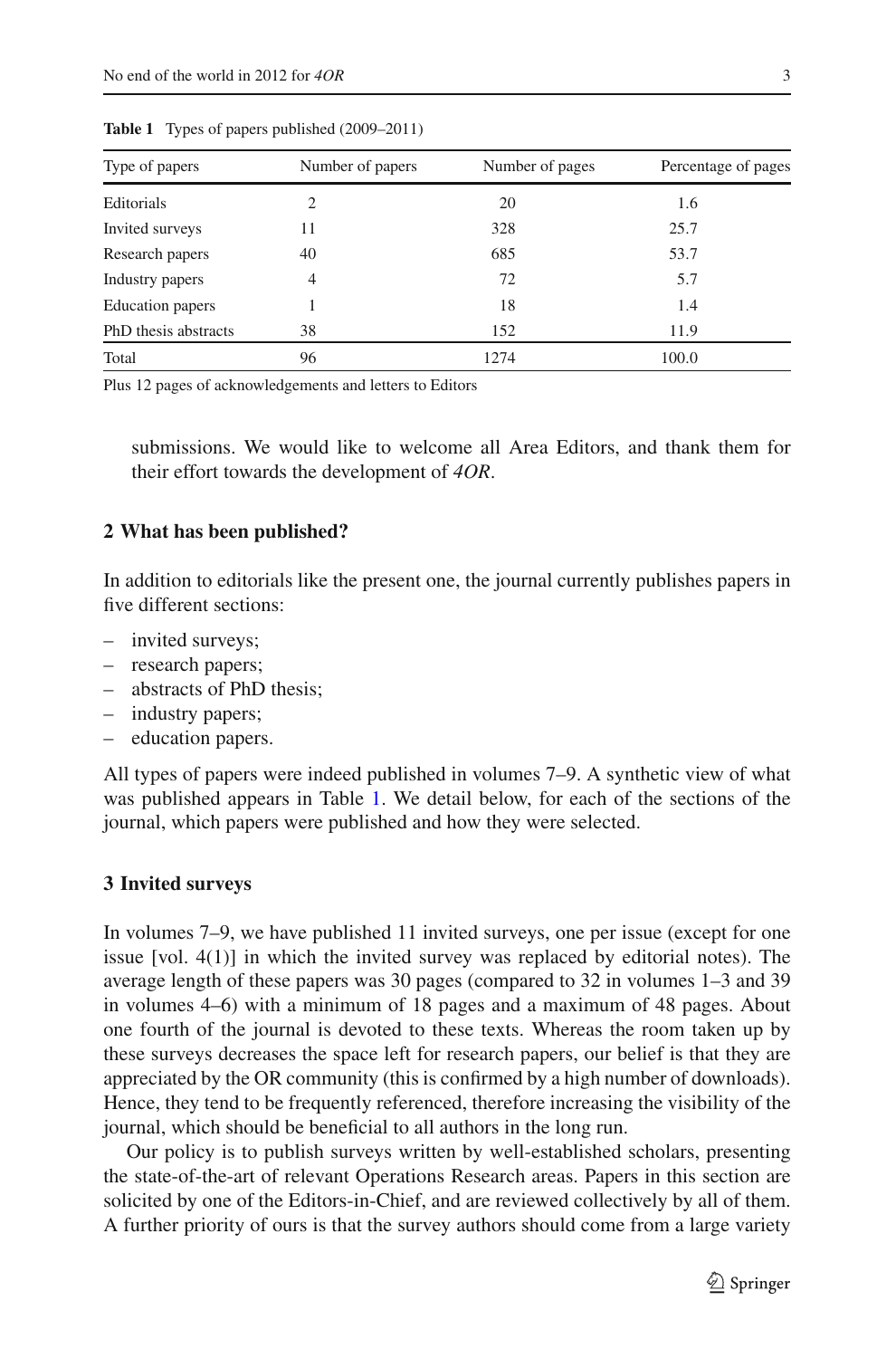<span id="page-3-0"></span>

| Table 2 Country of origin of<br>invited surveys published | Country                                     | Number of surveys | Percentage |
|-----------------------------------------------------------|---------------------------------------------|-------------------|------------|
| $(2009 - 2011)$                                           | Italy                                       | 5                 | 45.4       |
|                                                           | France<br>Denmark<br>Japan<br>Turkey<br>UK. |                   | 9.1        |
|                                                           |                                             |                   | 9.1        |
|                                                           |                                             |                   | 9.1        |
|                                                           |                                             |                   | 9.1        |
|                                                           |                                             |                   | 9.1        |
|                                                           | USA.                                        |                   | 9.1        |
|                                                           | Total                                       | 11                | 100.0      |

of countries (see Table [2;](#page-3-0) we conventionally record the nationality of the majority of authors, using the country of origin of the first author to break ties). Four out of eleven surveys came from outside EU.

We detail in Sect. [3.1](#page-3-1) how the *Annals of Operations Research* volume containing the ones in volumes 4–6 saw light. We detail in Sect. [3.2](#page-4-0) the invited surveys that were published in volumes 7–9.

#### <span id="page-3-1"></span>3.1 The *Annals of Operations Research* volumes

In 2006 Peter L. Hammer contacted the Editors-in-Chief of *4OR*, proposing to collect the surveys published in the first three volumes of the journal in a volume of the *Annals of Operations Research* series, in order to make them more widely available to the OR community. The volume, edited by [Bouyssou et al.](#page-11-3) [\(2007\)](#page-11-3) appeared in 2007. After Peter's tragic death, his successor, Endre Boros, proposed to continue the series with the surveys published in 2006–2008. The volume, titled *Surveys in Operations Research II (Invited Surveys from 4OR, 2006–2008)* [\(Bouyssou et al. 2010a\)](#page-11-4) appeared in 2[010.](#page-11-5) [We](#page-11-5) [very](#page-11-5) [shortly](#page-11-5) [describe](#page-11-5) [here](#page-11-5) [its](#page-11-5) [contents,](#page-11-5) [referring](#page-11-5) [the](#page-11-5) [reader](#page-11-5) [to](#page-11-5) Bouyssou et al. [\(2010b\)](#page-11-5) for a more detailed description.

- 1. *Some operations research methods for analyzing protein sequences and structures* [*4OR* 4/2, [Bła˙zewicz et al.](#page-11-6) [\(2006\)](#page-11-6)]: Jacek Bła˙zewicz, Piotr Łukasiak and Maciej Miłostan review Operations Research techniques that were relatively recently introduced in biology, especially in the protein analysis area, to support biologists.
- 2. *Integrating [operations](#page-12-1) [research](#page-12-1) [in](#page-12-1) [constraint](#page-12-1) [programming](#page-12-1)* [*4OR* 4/3, Milano and Wallace [\(2006](#page-12-1))]: Michela Milano and Mark Wallace describe how constraint programming, viewed as a natural formalism for modeling problems, allows linear programming to be combined with propagation and novel and varied search techniques.
- 3. *Ejection chain and filter-and-fan methods in combinatorial optimization* [*4OR* 4/4, [Glover and Rego](#page-11-7) [\(2006\)](#page-11-7)]: Fred Glover and César Rego present the general framework of the ejection chain and filter-and-fan methods, powerful neighborhood structures fundamental to the performance of local search and metaheuristic algorithms for combinatorial optimization.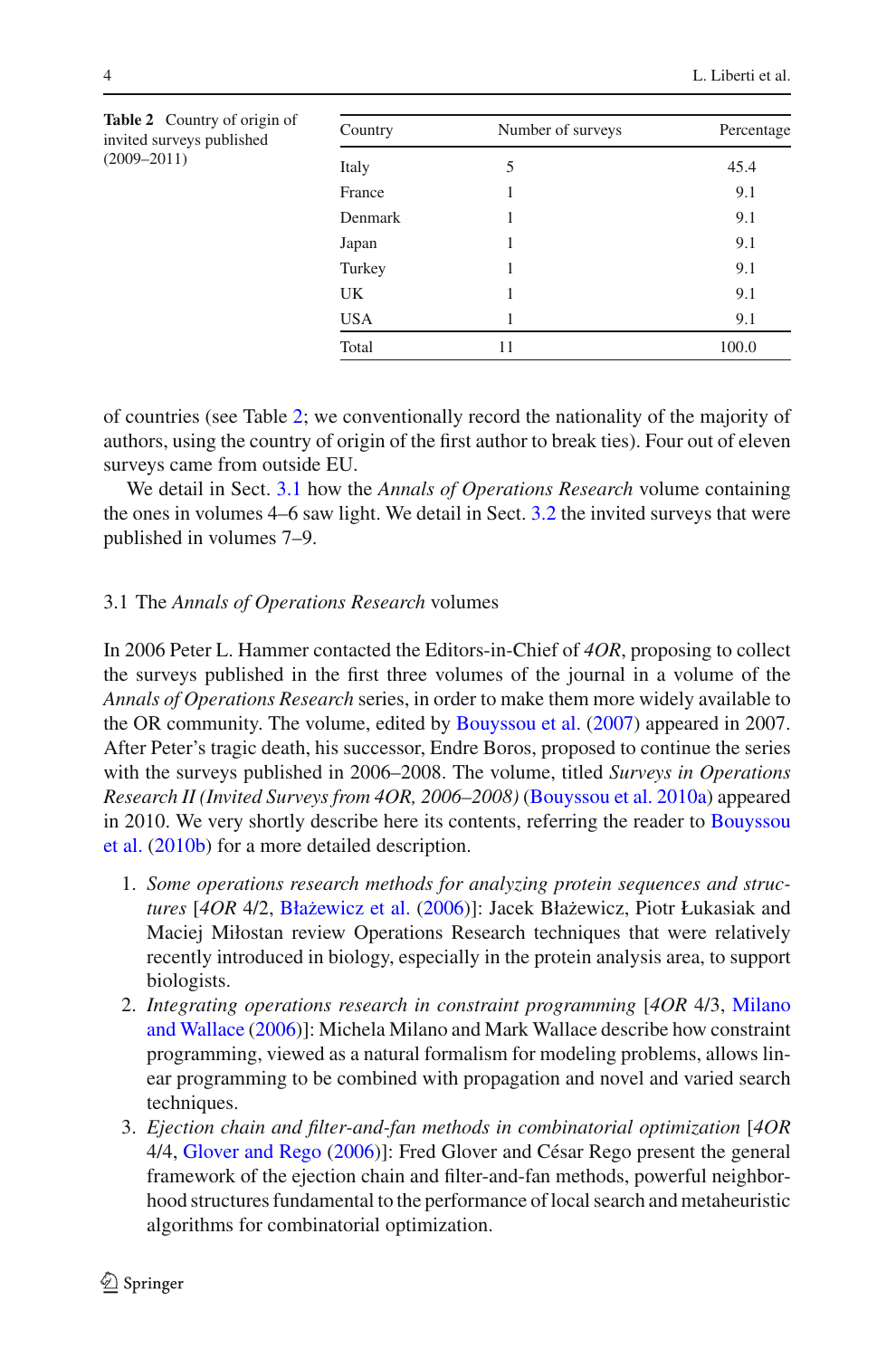- 4. *A survey on the linear ordering problem for weighted or unweighted tournaments* [*4OR* 5/1, [Charon and Hudry](#page-11-8) [\(2007](#page-11-8))]: Irène Charon and Olivier Hudry survey results, conjectures and open problems dealing with the combinatorial and algorithmic aspects of the linear ordering problem.
- 5. *Combinatorial optimization and green logistics* [*4OR* 5/2, [Sbihi and Eglese](#page-12-2) [\(2007](#page-12-2))]: Abdelkader Sbihi and Richard W. Eglese introduce the area of green logistics and describe the main topics in this field which can be formulated as combinatorial optimization problems.
- 6. *Generalized Nash equilibrium problems* [*4OR* 5/3, [Facchinei and Kanzow](#page-11-9) [\(2007](#page-11-9))]: Francisco Facchinei and Christian Kanzow discuss the main properties and solution algorithms for the generalized Nash equilibrium problem, an important model that has its roots in the economic sciences but is being fruitfully used in many different fields.
- 7. *Recent advances in vehicle routing exact algorithms* [*4OR* 5/4, [Baldacci et al.](#page-11-10) [\(2007](#page-11-10))]: Roberto Baldacci, Paolo Toth and Daniele Vigo review the most recent developments that had a major impact in the current state-of-the-art of exact algorithms for the capacitated vehicle routing problem.
- 8. *A decade of application of the Choquet and Sugeno integrals in multi-criteria decision aid* [*4OR* 6/1, [Grabisch and Labreuche](#page-11-11) [\(2008\)](#page-11-11)]: Michel Grabisch and Christophe Labreuche examine the main advances on the use of the Choquet and Sugeno integrals in multi-criteria decision aid over the last decade.
- 9. *On the use of graphs in discrete tomography* [*4OR* 6/2, [de Werra et al.](#page-11-12) [\(2008\)](#page-11-12)]: Dominique de Werra, Marie-Christine Costa, Christophe Picouleau and Bernard Ries present a tutorial paper on a graph theoretical model for the basic image reconstruction problem which stems from discrete tomography.
- 10. *Mathematical optimization in intensity modulated radiation therapy* [*4OR* 6/3, [Ehrgott et al.](#page-11-13) [\(2008\)](#page-11-13)]: Matthias Ehrgott, Çiğdem Güler, Horst W. Hamacher and Lizhen Shao survey optimization models, methods, and theories in mathematical optimization which were recently successfully introduced in the design of intensity modulated radiotherapy treatments.
- 11. *Variable neighborhood search: methods and applications*[*4OR* 6/4, [Hansen et al.](#page-11-14) [\(2008](#page-11-14))]: Pierre Hansen, Nenad Mladenović and José Moreno Pérez review the main aspects of variable neighborhood search metaheuristics, a framework based upon systematic changes of neighborhoods.
- <span id="page-4-0"></span>3.2 Invited surveys: 2009–2011

The following surveys were published in volumes 7–9.

1. *Constrai[nt](#page-11-15) [programming-based](#page-11-15) [column](#page-11-15) [generation](#page-11-15)* [*4OR* 7/2, Gualandi and Malucelli [\(2009](#page-11-15))]: Stefano Gualandi and Federico Malucelli survey recent applications and advances of the constraint programming-based column generation framework, where the master subproblem is solved by traditional OR techniques, while the pricing subproblem is solved by constraint programming.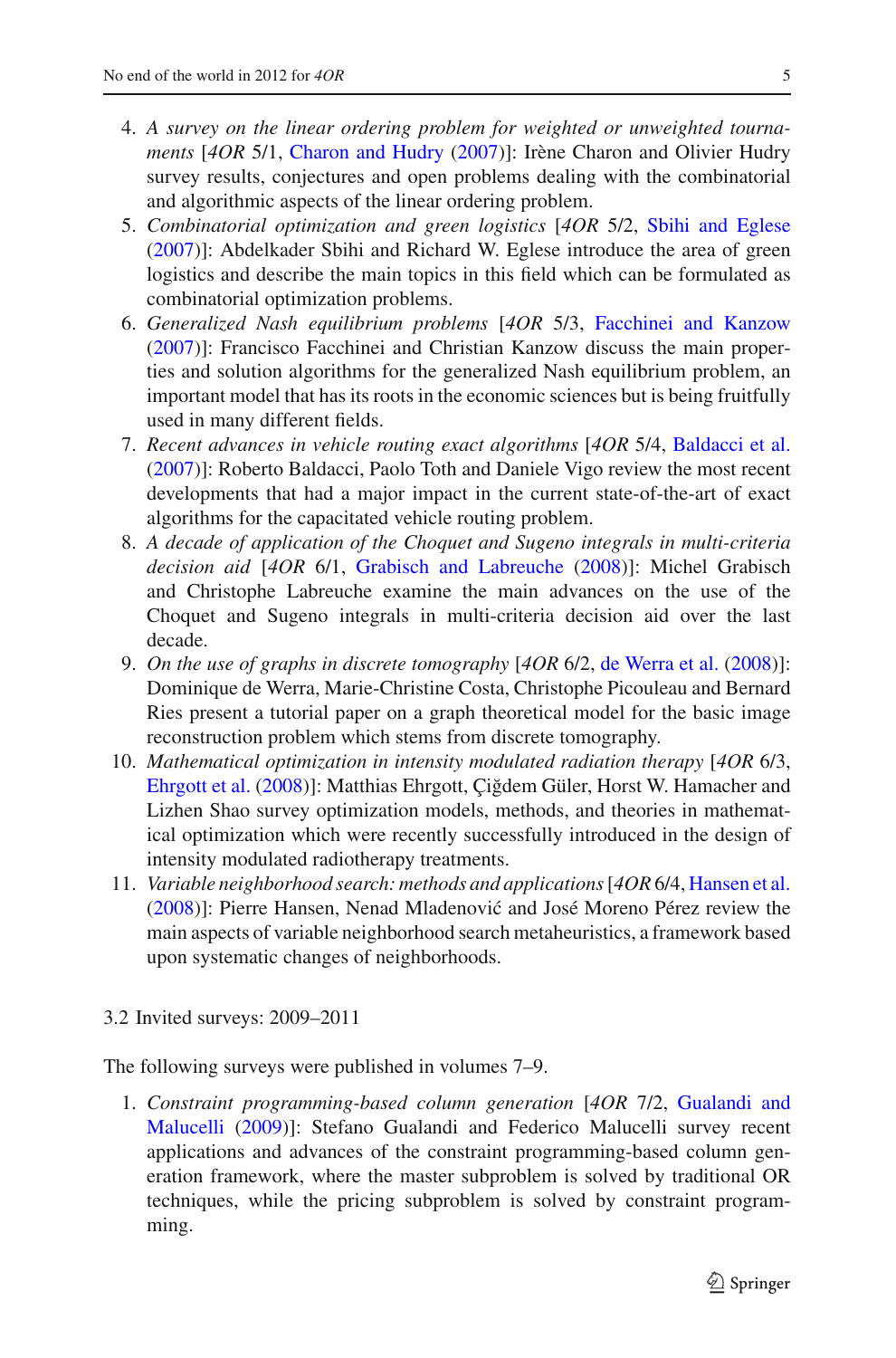- 2. *The core of games on ordered structures and graphs* [*4OR* 7/3, [Grabisch](#page-11-16) [\(2009](#page-11-16))]: Michel Grabisch gives a unified view of the results that have been obtained by defining a game on a subcollection of the power set of the set of players, examining the implications on the mathematical structure of the core.
- 3. *Intra-domain traffic engineering with shortest path routing protocols* [*4OR* 7/4, [Altın et al.](#page-11-17) [\(2009](#page-11-17))]: Aysegül Altın, Bernard Fortz, Mikkel Thorup and Ümit Hakan review optimization techniques that have been developed for managing intra-domain routing in networks operated with shortest path routing protocols, and the state-of-the-art research that has been carried out in this direction.
- 4. *Extended formulations in combinatorial optimization* [*4OR* 8/1, [Conforti et al.](#page-11-18) [\(2010](#page-11-18))]: Michele Conforti, Gérard Cornuéjols and Giacomo Zambelli survey the size of perfect formulations for combinatorial optimization problems, with special emphasis on situations where the addition of a polynomial number of extra variables allows a formulation with a polynomial number of inequalities.
- 5. *Robust [portfolio](#page-12-3) [asset](#page-12-3) [allocation](#page-12-3) [and](#page-12-3) [risk](#page-12-3) [measures](#page-12-3)* [*4OR* 8/2, Scutellá and Recchia [\(2010](#page-12-3))]: Maria Grazia Scutellà and Raffaella Recchia discuss the mathematical models, and related algorithmic approaches, that have recently been proposed to address uncertainty in portfolio asset allocation, focusing on robust optimization methodology.
- 6. *Recent progress of local search in handling the time window constraints of the vehicle routing problem* [*4OR* 8/3, [Hashimoto et al.](#page-12-4) [\(2010](#page-12-4))]: Hideki Hashimoto, Mutsunori Yagiura, Shinji Imahori and Toshihide Ibaraki review recent results on how to handle hard and soft time window constraints of the vehicle routing problem, putting emphasis on its different definitions and algorithms.
- 7. *Makespan minimization in online scheduling with machine eligibility* [*4OR* 8/4, [Lee et al.](#page-12-5) [\(2010\)](#page-12-5)]: Kangbok Lee, Joseph Y.-T. Leung and Michael L. Pinedo examine online scheduling problems in parallel machine environments with various types of machine eligibility constraints, and the makespan as objective function.
- 8. *Probabilistic decision graphs for optimization under uncertainty* [*4OR* 9/1, [Jensen and Nielsen](#page-12-6) [\(2011\)](#page-12-6)]: Finn Jensen and Thomas Nielsen survey probabilistic decision graphs for modeling and solving decision problems under uncertainty, providing an introduction to influence diagrams and to alternative representation languages.
- 9. *Airport runway scheduling* [*4OR* 9/2, [Bennell et al.](#page-11-19) [\(2011\)](#page-11-19)]: Julia Bennell, Mohammad Mesgarpour and Chris Potts review the main solution techniques (dynamic programming, branch and bound, heuristics and meta-heuristics) that are used for scheduling aircraft landings and take-offs.
- 10. *Polit[ical](#page-12-7) [districting:](#page-12-7) [from](#page-12-7) [classical](#page-12-7) [models](#page-12-7) [to](#page-12-7) [recent](#page-12-7) [approaches](#page-12-7)* [*4OR* 9/3, Ricca et al. [\(2011](#page-12-7))]: Federica Ricca, Andrea Scozzari and Bruno Simeone introduce and discuss selected optimization models and algorithms for political district-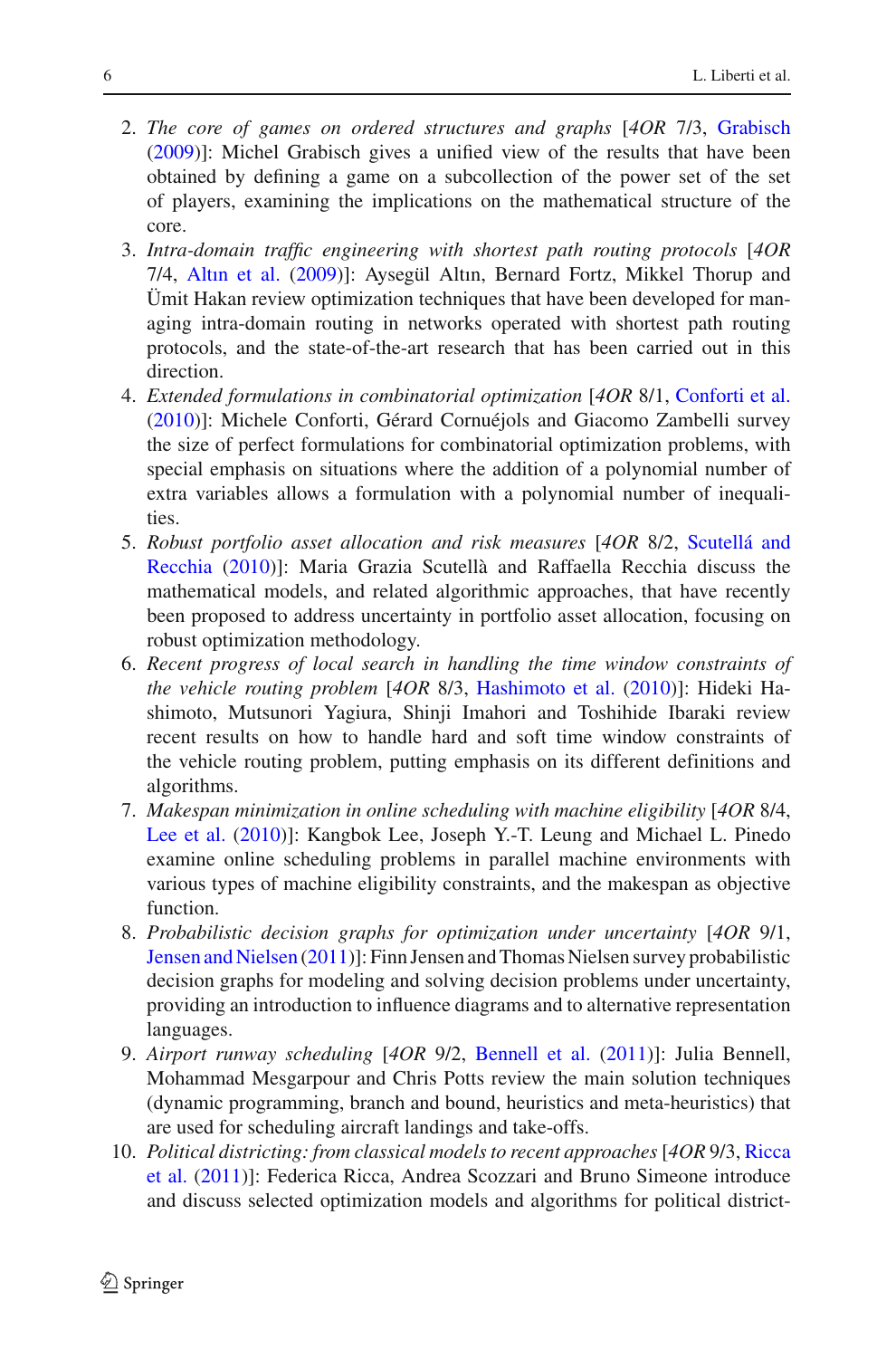<span id="page-6-0"></span>

| Table 3 Origin of research<br>papers (excluding book reviews) | Country     | Number of papers | Percentage |
|---------------------------------------------------------------|-------------|------------------|------------|
| published (2009–2011)                                         | France      | 8                | 20.0       |
|                                                               | Belgium     | 6                | 15.0       |
|                                                               | Italy       | $\overline{4}$   | 10.0       |
|                                                               | Germany     | 3                | 7.5        |
|                                                               | Taiwan      | 3                | 7.5        |
|                                                               | Iran        | $\overline{2}$   | 5.0        |
|                                                               | Portugal    | $\overline{2}$   | 5.0        |
|                                                               | Tunisia     | $\overline{2}$   | 5.0        |
|                                                               | <b>USA</b>  | $\overline{2}$   | 5.0        |
|                                                               | Australia   | 1                | 2.5        |
|                                                               | Austria     | 1                | 2.5        |
|                                                               | Canada      | 1                | 2.5        |
|                                                               | China       | 1                | 2.5        |
|                                                               | India       | 1                | 2.5        |
|                                                               | Netherlands | 1                | 2.5        |
|                                                               | Spain       | 1                | 2.5        |
|                                                               | UK          | 1                | 2.5        |
|                                                               | Total       | 40               | 100.0      |

ing, which gave rise to the main lines of research on this topic in the Operations Research literature of the last five decades.

11. *Mixed integer nonlinear programming tools: a practical overview* [*4OR* 9/4, [D'Ambrosio and Lodi](#page-11-20) [\(2011\)](#page-11-20)]: Claudia D'Ambrosio and Andrea Lodi review available tools for solving mixed integer nonlinear programming problems, with the aim of giving the reader a flavor of the difficulties one can face in this field.

# **4 Research papers**

4.1 Research papers published

Regular papers are the core of the journal. We published 40 such papers in volumes 7–9, giving an average number of 3.33 research papers per issue. For volumes 1–6, we had an average of 2.5. Table [3](#page-6-0) details the country of origin of the papers published (using the same convention as above). Belgium, France and Italy account for 45% of all papers.

The average length of the research papers published in volumes 7–9 is 16.5 pages with a minimum of 6 pages and a maximum of 34 pages. This is detailed in Table [4.](#page-7-0) Around half the papers published are under 15 pages. This seems in line with our policy of favoring the publication of short papers, although we do not have a strict rule concerning the maximum length of a research paper.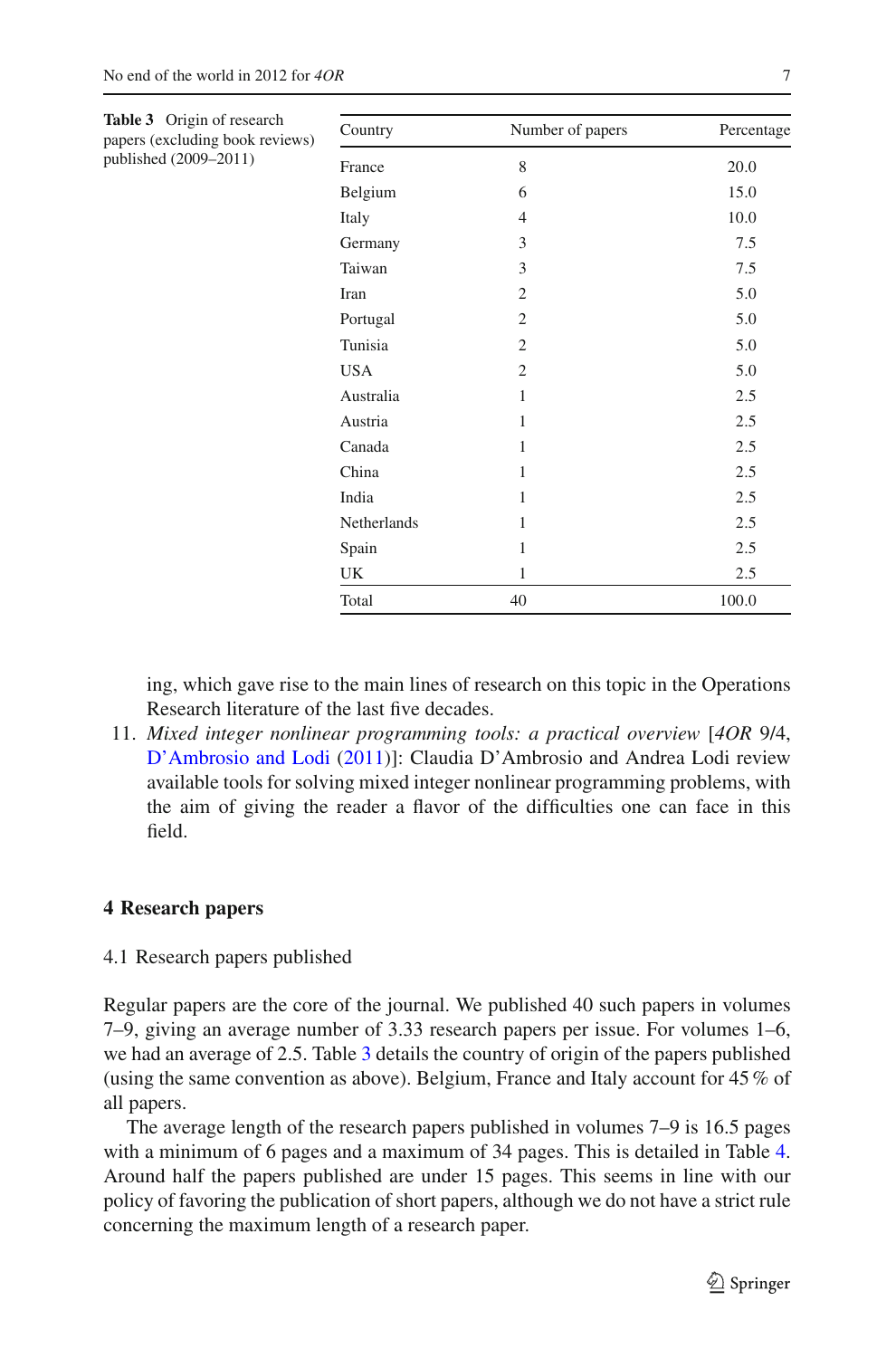| Length            | Number of papers | Percentage |
|-------------------|------------------|------------|
| $x \leq 10$       | 5                | 12.5       |
| $11 \le x \le 14$ | 9                | 22.5       |
| 15 < x < 19       | 16               | 40.0       |
| 20 < x < 24       |                  | 17.5       |
| 25 < x            | 3                | 7.5        |
| Total             | 40               | 100.0      |

<span id="page-7-0"></span>research papers (excluding book reviews) published (2009–2011)

**Table 4** Length in pages of

#### 4.2 Selection of research papers

We give here information on the reviewing process of research papers for which a decision was made between 1 January 2009 and 31 December 2011.

Except for few cases of plagiarism that were fortunately detected and a couple of parallel submissions, the reviewing process of the papers was rather smooth. The collaboration between the three editors and the area editors proved effective and efficient.

#### *4.2.1 Rejection rate*

Submissions have been following a regular pace. Between 1 January 2009 and 31 December 2011, 219 decisions concerning research or industry papers were made (to be compared with 136 in the years 2005–2008 and 189 submissions before 31 December 2005).

A total of 32 research papers were accepted, meaning an overall rejection rate of 85% (79% in 2006–2008 and 71% before 31 December 2005). In order to interpret this, rather high, rejection rate one should keep in mind that the editorial policy of the journal, in order to ensure a fast and fair processing of the manuscripts, is to reject all papers needing a major revision. After they have been revised, some of these papers are resubmitted to the journal, in which case they are considered as new submissions.

#### *4.2.2 Time before decision*

The mean time between the reception of the paper and the communication of the decision to the authors was 122 days, i.e., 4 months (to be compared with 144 days for papers with a decision in 2006–2008 and 142 days before 31 December 2005) with a minimum of 0 days and a maximum of 698 days. Information on the reviewing time of research papers is summarized in Table [5.](#page-8-0)

For the 187 papers that were rejected, the mean time before decision was 99 days, i.e., 3 months (130 days for papers processed in 2006–2008 and 125, before 31 December 2005) with a minimum time of 0 days (paper rejected the day it was received) and a maximum time of 497 days.

For the 32 papers that were accepted the average time before decision was 253 days, i.e., less than 7 months (198 days for papers processed in 2006–2008 and 183, before 31 December 2005) with a minimum of 55 days (corresponding to a paper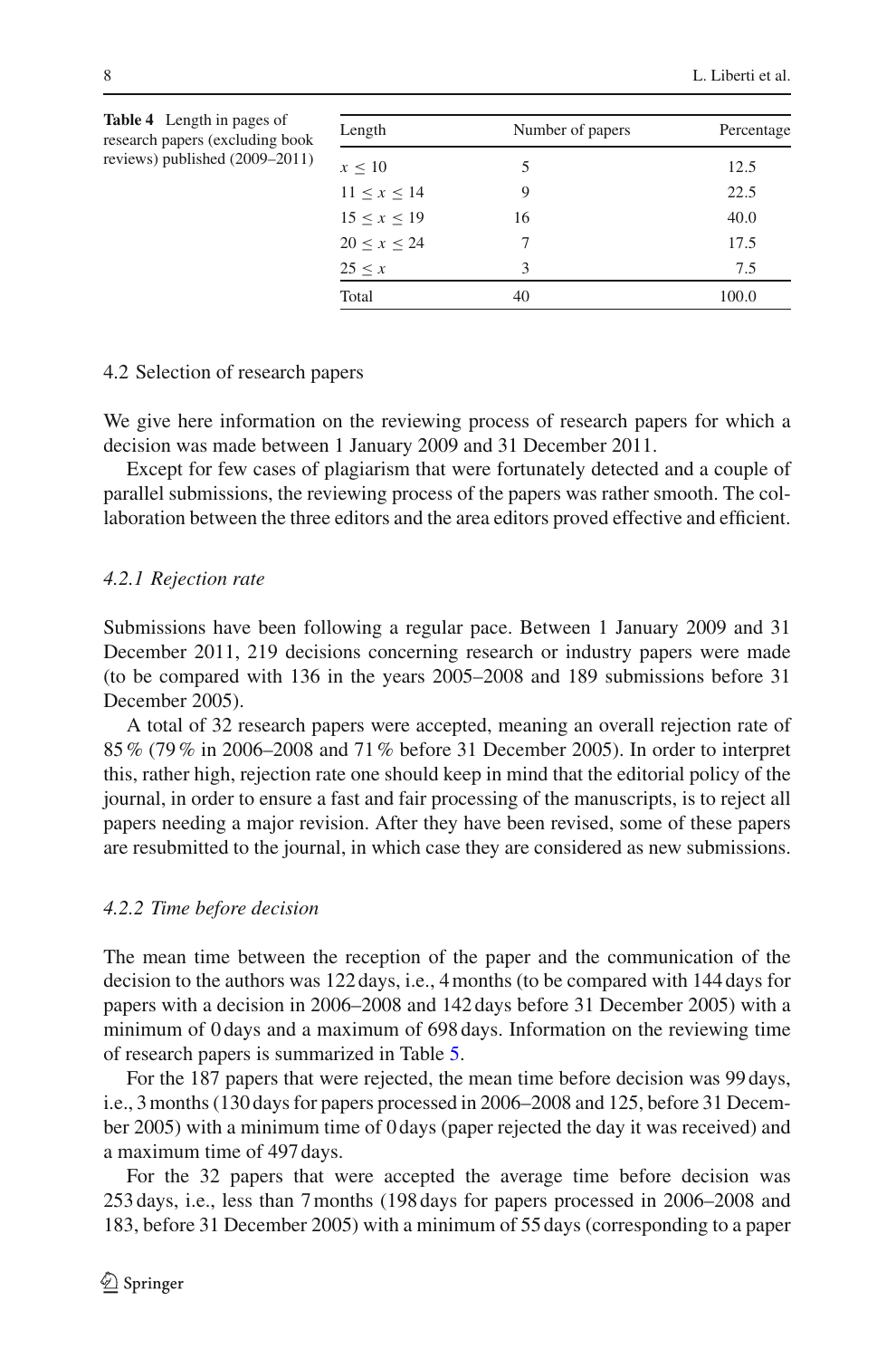<span id="page-8-0"></span>

| <b>Table 5</b> Processing time (in<br>days) of research papers<br>(excluding book reviews,<br>$2009 - 2011$ | Time in days        | Number of papers | Percentage |
|-------------------------------------------------------------------------------------------------------------|---------------------|------------------|------------|
|                                                                                                             | 0 < x < 20          | 62               | 28.3       |
|                                                                                                             | $21 \le x \le 40$   | 17               | 7.8        |
|                                                                                                             | 41 < x < 60         | 8                | 3.7        |
|                                                                                                             | 61 < x < 80         | 7                | 3.2        |
|                                                                                                             | 81 < x < 100        | 7                | 3.2        |
|                                                                                                             | 101 < x < 200       | 71               | 32.4       |
|                                                                                                             | $201 \le x \le 300$ | 32               | 14.6       |
|                                                                                                             | 301 < x < 400       | 10               | 4.6        |
|                                                                                                             | 401 < x < 500       | $\overline{4}$   | 1.8        |
|                                                                                                             | $501 \leq x$        |                  | 0.5        |
|                                                                                                             | Total               | 219              | 100.0      |

**Table 6** Origin and selection of research papers (excluding book reviews, 2009–2011)

<span id="page-8-1"></span>

| Country                                | Percentage of papers received | Rejection rate $(\% )$ |  |
|----------------------------------------|-------------------------------|------------------------|--|
| Europe<br>among which BIF <sup>a</sup> | 33.5<br>19.0                  | 68.1<br>61.5           |  |
| UJTSASAAZ <sup>b</sup>                 | 17.5                          | 83.3                   |  |
| Rest of world                          | 49.0                          | 96.0                   |  |
| Total                                  | 100.0                         | 86.3                   |  |

a BIF: Belgium, Italy, France

b UJTSASAAZ: USA, Japan, Taiwan, South America, South Africa, Australia, New Zealand

re-submitted after having been rejected because it needed a major revision) and a maximum of 698 days.

# *4.2.3 Origin of papers*

Table [6](#page-8-1) summarizes the country of origin of the submissions for which a decision was made between 1 January 2009 and 31 December 2011 (using the same convention as above; Table [7](#page-9-0) gives more details).

The fact that the journal is attracting papers from outside the three promoting countries is happily confirmed. It should also be noticed that, within Europe, there is no significant difference between the rejection rate according to the country of origin of the authors: papers coming from Belgium, France or Italy obviously do not receive a special treatment when compared to papers received from other European countries.

A substantial number of papers is received from countries outside Europe and having quite well structured academic systems (mostly from Taiwan and the USA). The very high rejection rate observed for those papers perhaps indicate that researchers in these countries prefer to send their best papers to American journals.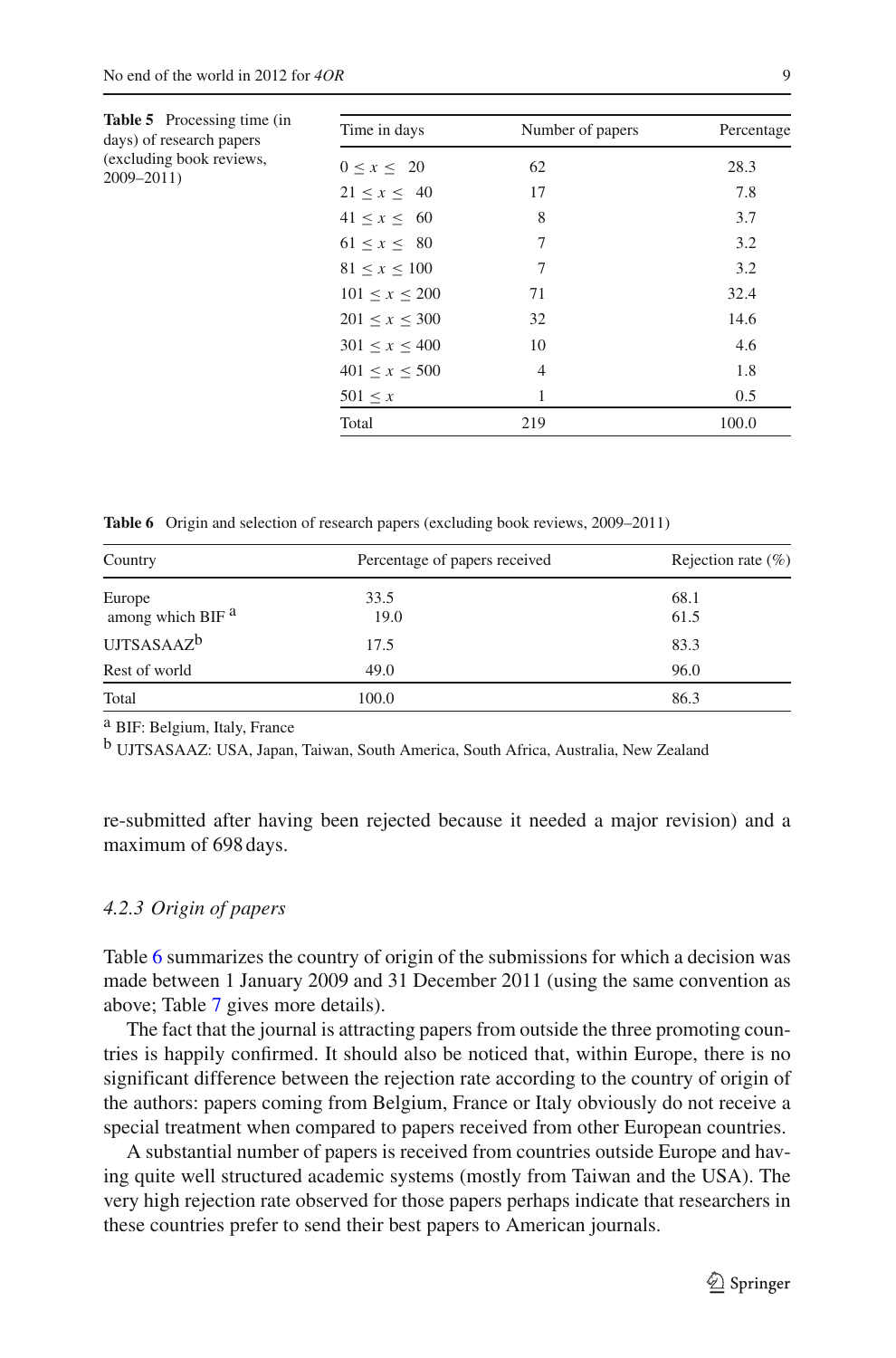<span id="page-9-0"></span>

| <b>Table 7</b> Origin of research<br>papers received (excluding book<br>reviews, 2009–2011) | Country     | Percentage | Country      | Percentage |
|---------------------------------------------------------------------------------------------|-------------|------------|--------------|------------|
|                                                                                             | Iran        | 15.7       | Argentina    | 1.0        |
|                                                                                             | China       | 12.7       | Australia    | 1.0        |
|                                                                                             | India       | 9.8        | Luxemburg    | 1.0        |
|                                                                                             | France      | 8.8        | South Africa | 1.0        |
|                                                                                             | Taiwan      | 7.8        | Austria      | 0.5        |
|                                                                                             | Italy       | 5.9        | Egypt        | 0.5        |
|                                                                                             | <b>USA</b>  | 5.4        | Finland      | 0.5        |
|                                                                                             | Belgium     | 4.4        | Kazakhstan   | 0.5        |
|                                                                                             | Tunisia     | 2.9        | Malaysia     | 0.5        |
|                                                                                             | Germany     | 2.9        | Mexico       | 0.5        |
|                                                                                             | UK          | 2.5        | Morocco      | 0.5        |
|                                                                                             | Spain       | 2.5        | New Zealand  | 0.5        |
|                                                                                             | Portugal    | 2.5        | Norway       | 0.5        |
|                                                                                             | Algeria     | 2.5        | Poland       | 0.5        |
|                                                                                             | Turkey      | 2.0        | Saudi Arabia | 0.5        |
|                                                                                             | Canada      | 1.5        | South Korea  | 0.5        |
|                                                                                             | Netherlands | 1.5        |              |            |
|                                                                                             | Total       |            |              | 100        |

Comparing Tables [6](#page-8-1) and [7,](#page-9-0) it is clear that papers coming from outside Europe are mainly coming from countries in which academic institutions are still poorly structured and/or financed. We are sorry to say that, although we received many papers from such countries and in spite of our willingness to help colleagues doing good work under poor conditions, we have only been able to accept very few of these papers.

### **5 Industry papers**

Industry papers consist of case studies, state-of-the-art papers on the applications of OR techniques or considerations on the practice of OR in industry. We published 4 papers in this section in volumes 7–9 (down from 6 in volumes 4–6): two of them originate from France, one from Italy, and one from Taiwan. The average length is almost 18 pages, with a minimum of 14 and a maximum of 20 pages. These papers are usually reviewed by the three Editors-in-Chief, using a referee from industry whenever necessary.

Unfortunately, the number of industry papers 4OR manages to attract remains small. The encouraging trend highlighted in volumes 4–6 (an increase by 50% with respect to volumes 1–3) failed to keep its promise.

# **6 Education papers**

Education papers aim at giving an up-to-date exposition of classical OR problems and techniques that are frequently used in OR courses, or casting them in a new light.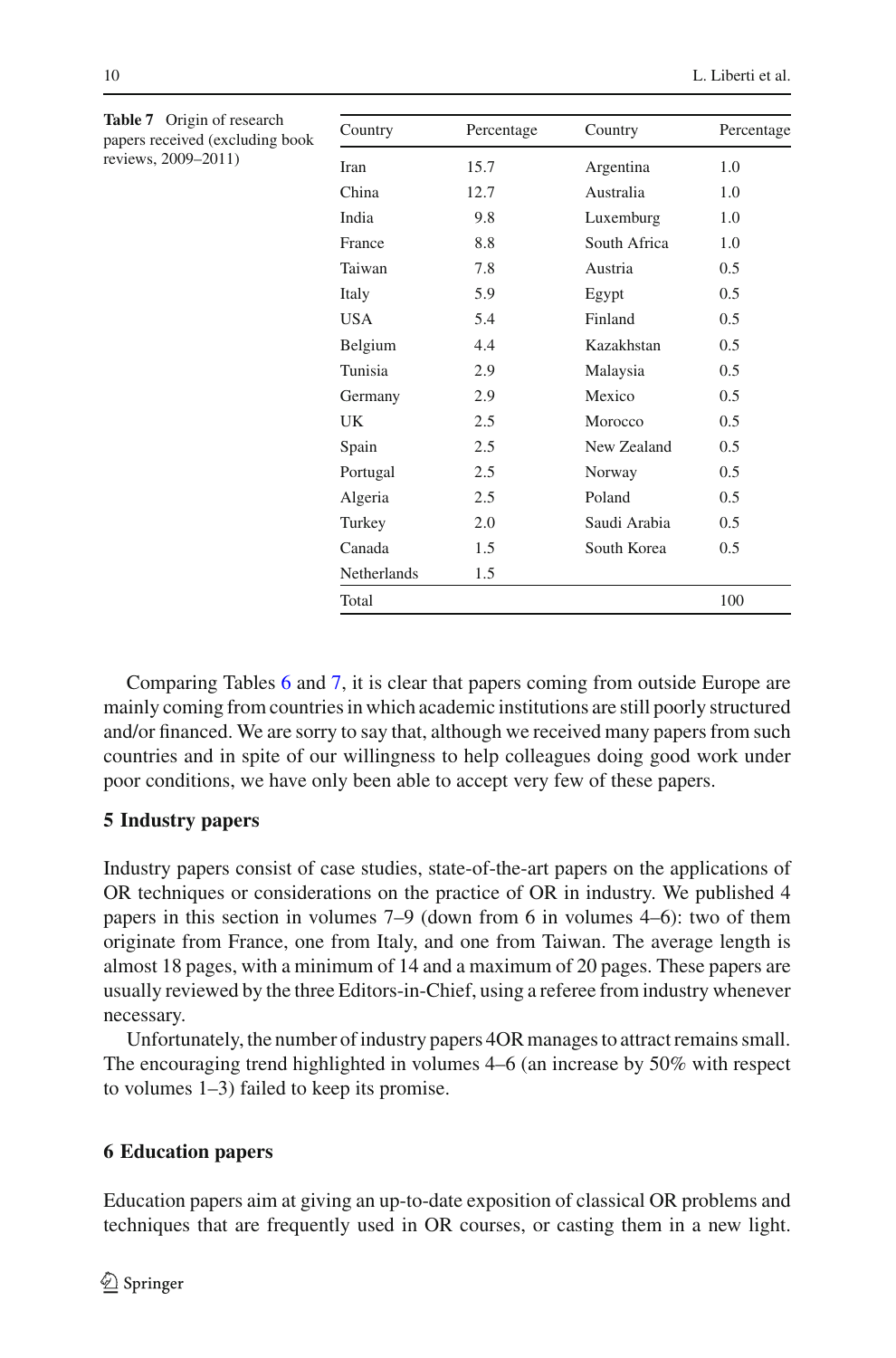Consistently with the past (volumes  $1-3$  and  $4-6$ ), we only received a single submission in 2009–2011. The paper [Feillet](#page-11-21) [\(2010](#page-11-21)), which counts 18 pages, was reviewed by the three Editors-in-Chief and was accepted and published in 2010.

# **7 PhD thesis abstracts**

The journal publishes abstracts of PhD thesis defended in Belgium, France or Italy, or by Belgian, French or Italian nationals studying abroad. These abstracts are published under the responsibility of the thesis adviser, who is supposed to send an email to the handling editor (Leo Liberti) confirming that he or she agrees with the abstract. So far, we published all abstracts that satisfy these requirements, although we retain the right to change this in the future.

In the period 2009–2011 we received 38 PhD abstracts, two of which were rejected insofar as they did not satisfy the above requirements. Of the remaining  $36, 21 (58.3%)$ come from Italy or are authored by an Italian national abroad, 9 (25%) come from Fran[ce,](#page-11-2) [and](#page-11-2) [6](#page-11-2) [\(16.6%\)](#page-11-2) [from](#page-11-2) [Belgium.](#page-11-2) [It](#page-11-2) [was](#page-11-2) [stated](#page-11-2) [in](#page-11-2) [the](#page-11-2) [2009](#page-11-2) [Editorial](#page-11-2) Bouyssou et al. [\(2009\)](#page-11-2) that due to a previously low intake from PhD abstracts from Italy, an effort was made to improve this state of things. The figures for 2009–2011 confirm the success of our advertising strategy as regards PhD abstracts from Italy. Our intentions for the next 3 years is to get a more equitable repartition from the three states.

As mentioned above, we recently changed our publication policy for PhD abstracts. In order not to penalize our impact factor, we made sure PhD abstracts looked more like abstracts than short papers. The heading only carries the title, the author's name (but not the affiliation nor the e-mail address), and the submitted/accepted dates. The body must not exceed two pages in the Springer journal LaTeX class, and bear no section title nor section breaks. The first paragraph should contain information about: (a) the thesis defense date and time, the adviser's name, the author's e-mail address as well as a URL where the thesis can be downloaded in electronic form. Footnotes are strongly discouraged.

#### **8 What's next?**

At the time of writing this editorial, the backlog of accepted papers in *4OR* represents slightly more than half-year of publication at the present publishing pace of 110 pages per issue. This is rather a comfortable situation, but we should not forget that *4OR* is only 9 years old. We recently entered the small world of journals having an impact factor, a world in which competition is fierce. You can help us. Indeed, we would be grateful to our readers for:

- promoting the journal;
- submitting good papers (and suggesting others to submit good papers), and, in particular, industry and education papers;
- citing papers published in the journal;
- accepting refereeing tasks and giving motivated and constructive advice without undue delay;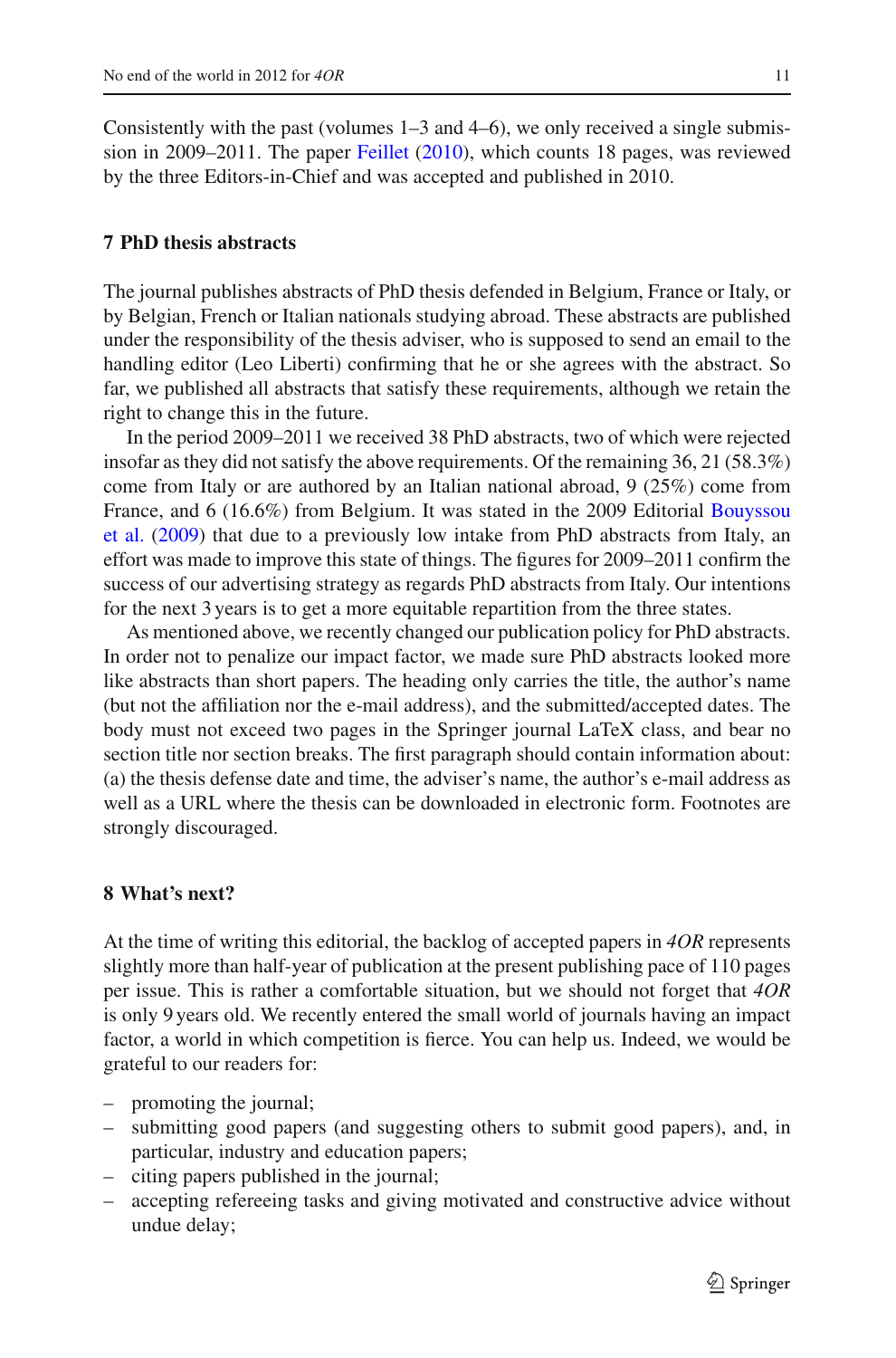– making the editors aware of new emerging fields that would give nice invited surveys by well-established scholars.

Furthermore, we are eager to receive comments and suggestions on the present state of the journal and possible directions of improvement. The new editorial team will continue to work hard to make this journal a useful tool for any member of the three promoting OR societies and, more generally, for the whole OR community.

These notes are also the occasion to warmly thank once more our board of Area Editors and all the people that have accepted to referee papers for the journal (the list of referees is published every year at the end of the fourth issue of each volume). Their help has been instrumental in the success of the journal.

**Acknowledgments** We thank Ms Rita Mambelli for the help provided in the preparation of the tables that illustrate this editorial.

#### **References**

- <span id="page-11-17"></span>Altın A, Fortz B, Thorup M, Ümit H (2009) Intra-domain traffic engineering with shortest path routing protocols. 4OR Q J Oper Res 7:301–335
- <span id="page-11-19"></span><span id="page-11-10"></span>Baldacci R, Toth P, Vigo D (2007) Recent advances in vehicle routing exact algorithms. 4OR 5(4):269–298 Bennell J, Mesgarpour M, Potts C (2011) Airport runway scheduling. 4OR Q J Oper Res 9:115–138
- <span id="page-11-6"></span>Błażewicz J, Łukasiak P, Miłostan M (2006) Some operations research methods for analyzing protein sequences and structures. 4OR 4(2):91–123
- <span id="page-11-0"></span>Bouyssou D, Martello S, Plastria F (2003) 4OR for what purpose? 4OR 1(1):1–6
- <span id="page-11-3"></span><span id="page-11-1"></span>Bouyssou D, Martello S, Plastria F (2006) 4OR, Year 4. 4OR 4(1):1–9
- Bouyssou D, Martello S, Plastria F (eds) (2007) Surveys in operations research (Invited surveys from 4OR), volume 153 of Annals of Operations Research. Springer, New York
- <span id="page-11-2"></span>Bouyssou D, Martello S, Plastria F (2009) No 7-year itch at *4or*. 4OR Q J Oper Res 7:1–15

<span id="page-11-4"></span>Bouyssou D, Martello S, Plastria F (eds) (2010) Surveys in operations research II (Invited surveys from 4OR, 2006–2008), volume 175 of Annals of Operations Research. Springer, New York

<span id="page-11-8"></span><span id="page-11-5"></span>Bouyssou D, Martello S, Plastria F (2010) Eleven surveys in operations research: II. Ann Oper Res 175:3–8 Charon I, Hudry O (2007) A survey on the linear ordering problem for weighted or unweighted tournaments. 4OR 5(1):5–60

<span id="page-11-18"></span>Conforti M, Cornuéjols G, Zambelli G (2010) Extended formulations in combinatorial optimization. 4OR Q J Oper Res 8:1–48

<span id="page-11-12"></span>de Werra D, Costa M-C, Picouleau C, Ries B (2008) On the use of graphs in discrete tomography. 4OR 6(2):101–123

<span id="page-11-20"></span>D'Ambrosio C, Lodi A (2011) Mixed integer nonlinear programming tools: a practical overview. 4OR Q J Oper Res 9:329–349

- <span id="page-11-13"></span>Ehrgott M, Güler Ç, Hamacher HW, Shao L (2008) Mathematical optimization in intensity modulated radiation therapy. 4OR 6(3):199–262
- <span id="page-11-9"></span>Facchinei F, Kanzow C (2007) Generalized Nash equilibrium problems. 4OR 5(3):173–210
- <span id="page-11-21"></span>Feillet D (2010) A tutorial on column generation and branch-and-price for vehicle routing problems. 4OR 8:407–424
- <span id="page-11-7"></span>Glover F, Rego C (2006) Ejection chain and filter-and-fan methods in combinatorial optimization. 4OR 4(4):263–296
- <span id="page-11-16"></span>Grabisch M (2009) The core of games on ordered structures and graphs. 4OR Q J Oper Res 7:207–238
- <span id="page-11-11"></span>Grabisch M, Labreuche C (2008) A decade of application of the Choquet and Sugeno integrals in multicriteria decision aid. 4OR 6(1):1–44
- <span id="page-11-15"></span>Gualandi S, Malucelli F (2009) Constraint programming-based column generation. 4OR Q J Oper Res 7:113–137
- <span id="page-11-14"></span>Hansen P, Mladenović N, Moreno Pérez J (2008) Variable neighborhood search: methods and applications. 4OR 6(4):99–999